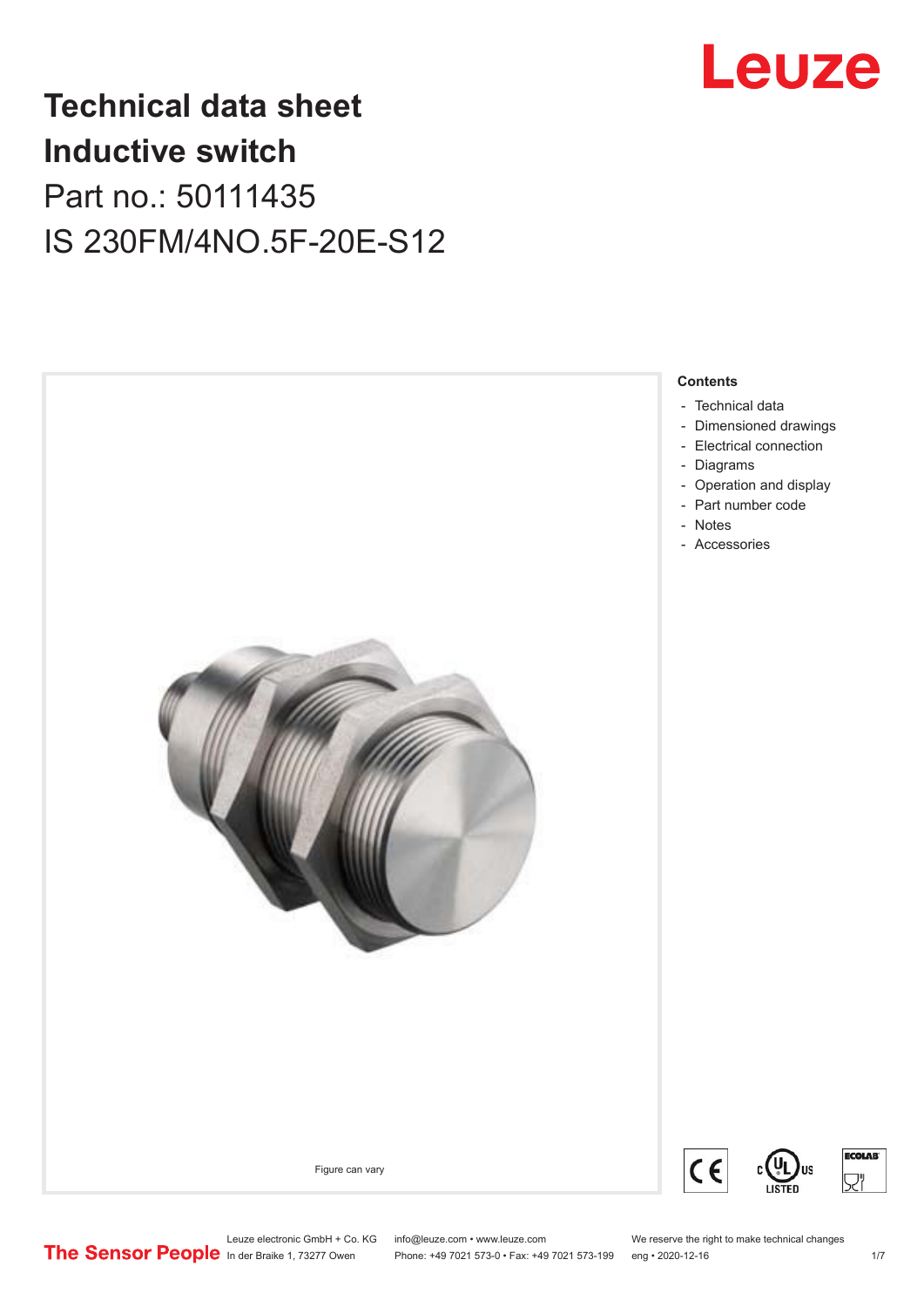#### <span id="page-1-0"></span>**Technical data**

# Leuze

#### **Basic data**

| <b>Series</b>                                         | 230                                                                                       |
|-------------------------------------------------------|-------------------------------------------------------------------------------------------|
| <b>Application</b>                                    | Food & beverage design                                                                    |
| Typ. operating range limit S <sub>n</sub>             | 20 mm                                                                                     |
| <b>Operating range S</b>                              | $016.2$ mm                                                                                |
| <b>Special version</b>                                |                                                                                           |
| <b>Special version</b>                                | <b>Reduction factor 1</b>                                                                 |
| <b>Characteristic parameters</b>                      |                                                                                           |
| <b>MTTF</b>                                           | 460 years                                                                                 |
| <b>Electrical data</b>                                |                                                                                           |
| <b>Protective circuit</b>                             | Inductive protection                                                                      |
|                                                       | Polarity reversal protection                                                              |
|                                                       | Short circuit protected                                                                   |
| Performance data                                      |                                                                                           |
| Supply voltage U <sub>B</sub>                         | 10  30 V, DC                                                                              |
| <b>Residual ripple</b>                                | 0  20 %, From $U_{\rm B}$                                                                 |
| <b>Open-circuit current</b>                           | $010$ mA                                                                                  |
| Temperature drift, max. (in % of S.)                  | 10 %, Over the entire operating<br>temperature range                                      |
| Repeatability, max. (in % of S,)                      | 5 %, For $U_R$ = 20  30 V DC, ambient<br>temperature $T_a = 23 \degree C \pm 5 \degree C$ |
| <b>Switching hysteresis</b>                           | 15 %                                                                                      |
| Outputs                                               |                                                                                           |
| <b>Number of digital switching outputs</b> 1 Piece(s) |                                                                                           |
|                                                       |                                                                                           |
| Switching outputs                                     |                                                                                           |
| Voltage type                                          | DC<br>200 mA                                                                              |
| Switching current, max.                               |                                                                                           |
| Residual current, max.                                | 0.1 <sub>m</sub> A                                                                        |
| Voltage drop                                          | $\leq 2$ V                                                                                |
| <b>Switching output 1</b>                             |                                                                                           |
| <b>Switching element</b>                              | Transistor, PNP                                                                           |
| <b>Switching principle</b>                            | NO (normally open)                                                                        |
| Timing                                                |                                                                                           |
|                                                       |                                                                                           |
| <b>Switching frequency</b>                            | 100 Hz                                                                                    |
| <b>Readiness delay</b>                                | 20 ms                                                                                     |
| <b>Connection</b>                                     |                                                                                           |
| <b>Number of connections</b>                          | 1 Piece(s)                                                                                |
| <b>Connection 1</b>                                   |                                                                                           |
| <b>Function</b>                                       | Signal OUT                                                                                |
|                                                       | Voltage supply                                                                            |
| <b>Type of connection</b>                             | Connector                                                                                 |
| <b>Thread size</b>                                    | M12                                                                                       |
| Type                                                  | Male                                                                                      |
| <b>Material</b>                                       | Stainless steel                                                                           |
| No. of pins                                           | 4 -pin                                                                                    |
| Encoding                                              | A-coded                                                                                   |

#### **Mechanical data**

| Design                                             | Cylindrical                     |
|----------------------------------------------------|---------------------------------|
| <b>Thread size</b>                                 | M30 x 1.5 mm                    |
| Dimension (Ø x L)                                  | 30 mm x 63.5 mm                 |
| <b>Type of installation</b>                        | Embedded                        |
| <b>Housing material</b>                            | Stainless steel                 |
| <b>Stainless steel housing</b>                     | <b>AISI 316L</b>                |
| Sensing face material                              | Stainless steel, AISI 316L      |
| Net weight                                         | 140 <sub>g</sub>                |
| <b>Housing color</b>                               | Silver                          |
| <b>Type of fastening</b>                           | Mounting thread                 |
| <b>Standard measuring plate</b>                    | 60 x 60 mm <sup>2</sup> . Fe360 |
|                                                    |                                 |
| <b>Operation and display</b>                       |                                 |
| <b>Type of display</b>                             | LED                             |
| <b>Number of LEDs</b>                              | 1 Piece(s)                      |
|                                                    |                                 |
| <b>Environmental data</b>                          |                                 |
| Ambient temperature, operation                     | $-2585 °C$                      |
| Ambient temperature, storage                       | $-25$ 85 °C                     |
|                                                    |                                 |
| <b>Certifications</b>                              |                                 |
| Degree of protection                               | IP 68                           |
|                                                    | <b>IP 69K</b>                   |
| <b>Protection class</b>                            | $\mathbf{H}$                    |
| <b>Certifications</b>                              | c UL US                         |
| Test procedure for EMC in accordance IEC 61000-4-2 |                                 |
| with standard                                      | IEC 61000-4-3                   |
|                                                    | IEC 61000-4-4                   |
| <b>Standards applied</b>                           | IEC 60947-5-2                   |
|                                                    |                                 |
| <b>Correction factors</b>                          |                                 |
| <b>Aluminum</b>                                    |                                 |
| <b>Stainless steel</b>                             | 1                               |
|                                                    | 0.7                             |
| Copper                                             | 0.85                            |
| <b>Brass</b>                                       | 1.3                             |
| Fe360 steel                                        | 1                               |
| <b>Classification</b>                              |                                 |
| <b>Customs tariff number</b>                       | 85365019                        |
| eCl@ss 5.1.4                                       | 27270101                        |
| eCl@ss 8.0                                         | 27270101                        |
| eCl@ss 9.0                                         | 27270101                        |
| eCl@ss 10.0                                        | 27270101                        |
| eCl@ss 11.0                                        | 27270101                        |
| <b>ETIM 5.0</b>                                    | EC002714                        |
| <b>ETIM 6.0</b>                                    | EC002714                        |

Leuze electronic GmbH + Co. KG info@leuze.com • www.leuze.com We reserve the right to make technical changes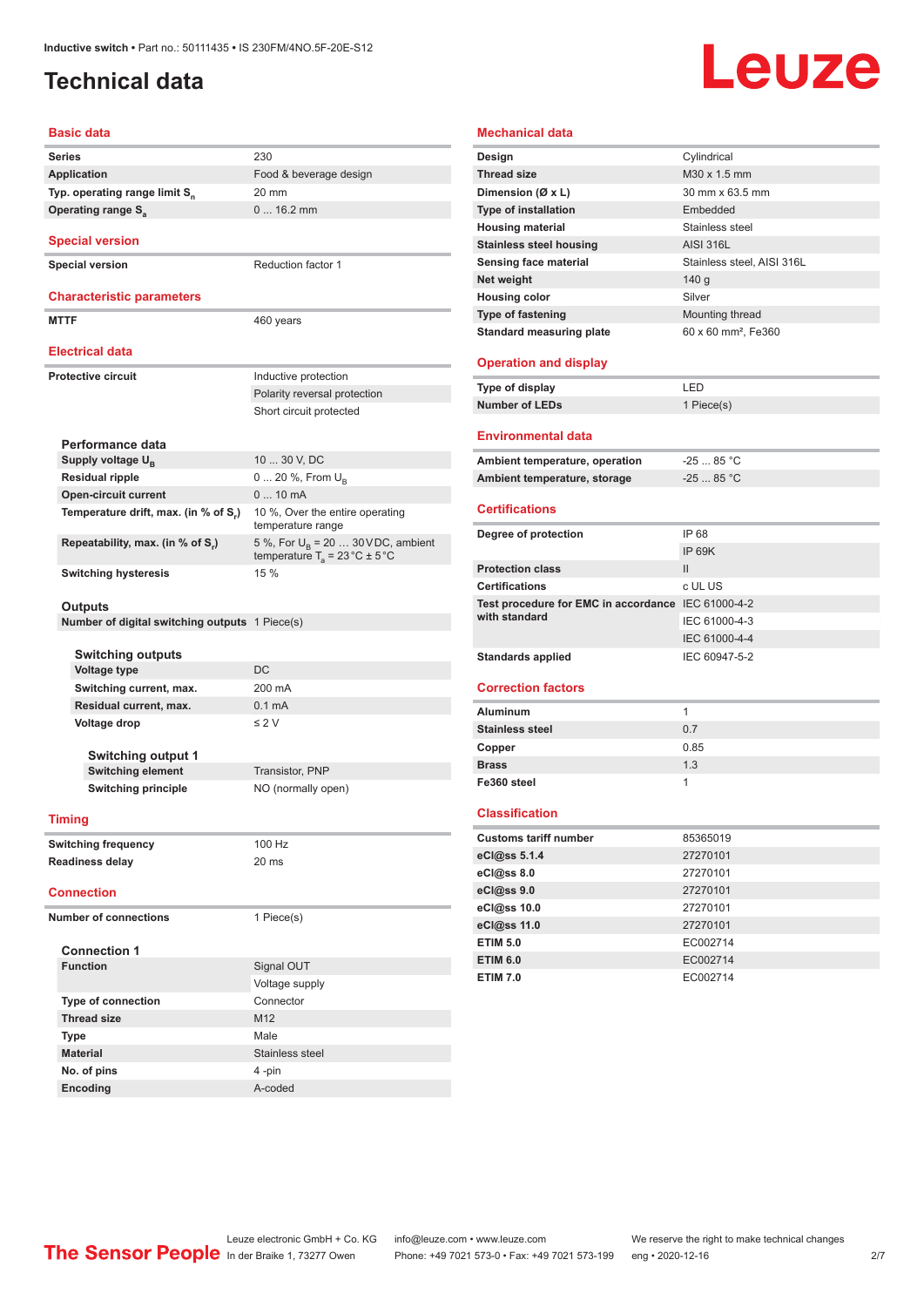#### <span id="page-2-0"></span>**Dimensioned drawings**

All dimensions in millimeters



# SW36

### **Electrical connection**

#### **Connection 1**

| <b>Function</b>    | Signal OUT<br>Voltage supply |
|--------------------|------------------------------|
| Type of connection | Connector                    |
| <b>Thread size</b> | M12                          |
| <b>Type</b>        | Male                         |
| <b>Material</b>    | Stainless steel              |
| No. of pins        | 4-pin                        |
| Encoding           | A-coded                      |

#### **Pin Pin assignment**

|                        | $V +$            |
|------------------------|------------------|
| $\overline{2}$         | n.c.             |
| 3                      | <b>GND</b>       |
| $\boldsymbol{\Lambda}$ | OUT <sub>1</sub> |

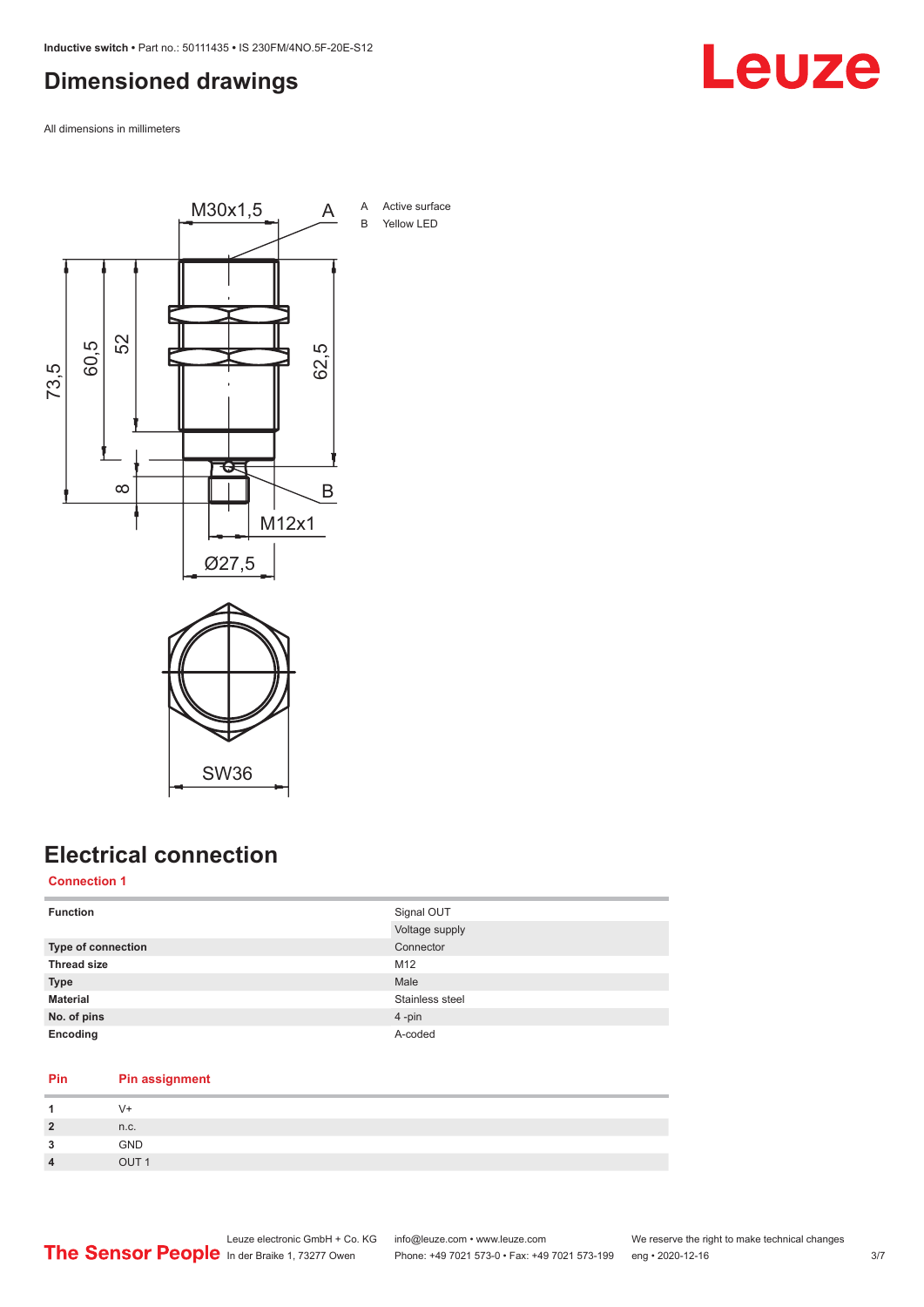#### <span id="page-3-0"></span>**Diagrams**

## Leuze

#### Embedded installation



#### Types with  $S_{n}$  = 20.0 mm



#### **Operation and display**

| <b>LED</b> | <b>Display</b> | <b>Meaning</b> |
|------------|----------------|----------------|
|            |                |                |

1 Yellow, continuous light **Velow, and Switching state** Switching output/switching state

a Inductive switch

b Standard measuring plate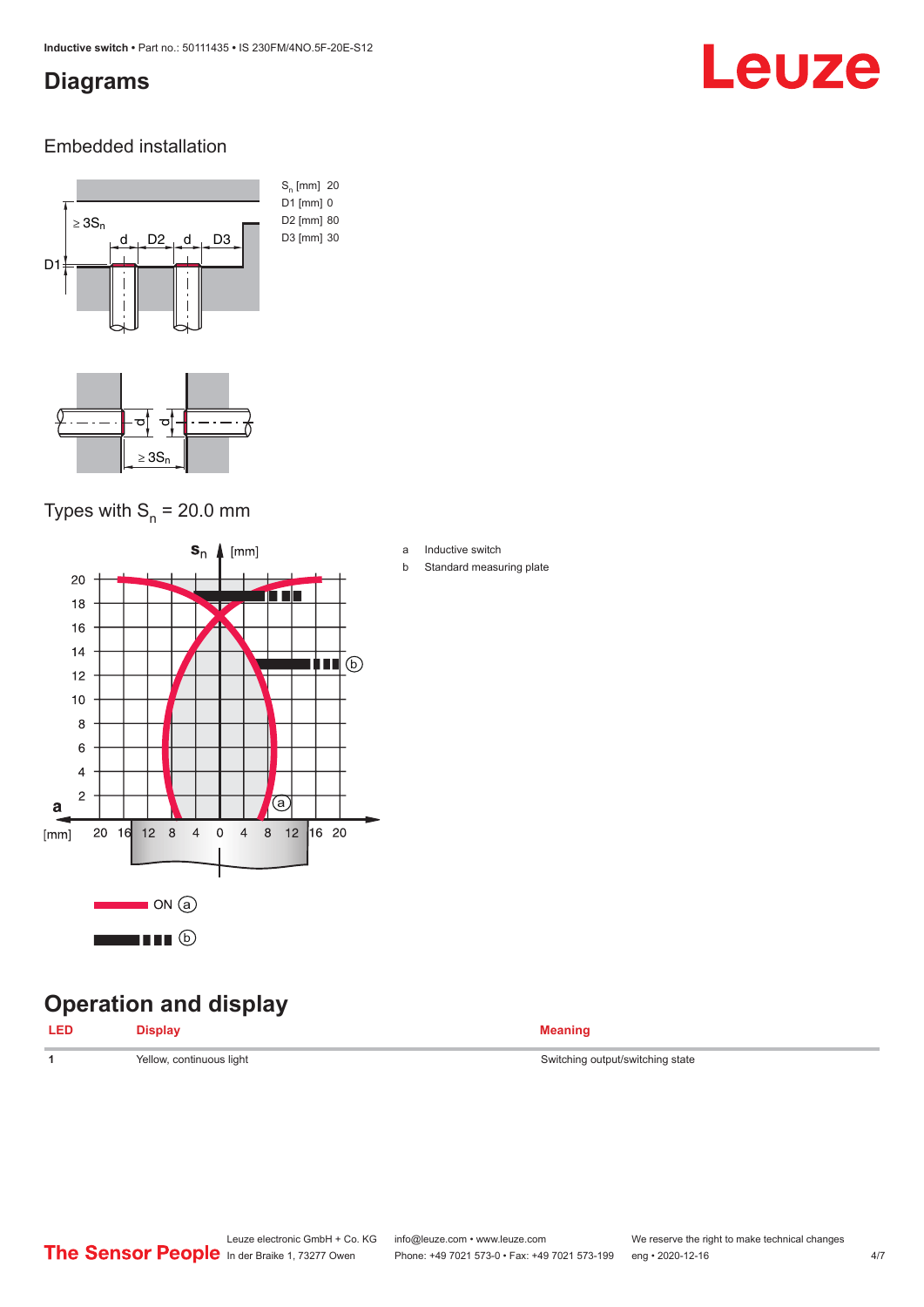#### <span id="page-4-0"></span>**Part number code**

Part designation: **ISX YYY ZZ/AAA.BB-CCC-DDD-DDD**



| <b>ISX</b> | Operating principle / construction<br>IS: inductive switch, standard design<br>ISS: inductive switch, short construction                                                                                                                                                                                                                                                                                                                                                                                                                                                                                                                                                                                                                                                                                                                                                                                                                                                                                                                                                                                                                                                                                                                                                                                                                                                                                                                                                                          |
|------------|---------------------------------------------------------------------------------------------------------------------------------------------------------------------------------------------------------------------------------------------------------------------------------------------------------------------------------------------------------------------------------------------------------------------------------------------------------------------------------------------------------------------------------------------------------------------------------------------------------------------------------------------------------------------------------------------------------------------------------------------------------------------------------------------------------------------------------------------------------------------------------------------------------------------------------------------------------------------------------------------------------------------------------------------------------------------------------------------------------------------------------------------------------------------------------------------------------------------------------------------------------------------------------------------------------------------------------------------------------------------------------------------------------------------------------------------------------------------------------------------------|
| <b>YYY</b> | <b>Series</b><br>203: series with Ø 3 mm<br>204: series with Ø 4 mm<br>205: series with M5 x 0.5 external thread<br>206: series with $\varnothing$ 6.5 mm<br>208: series with M8 x 1 external thread<br>212: series with M12 x 1 external thread<br>218: series with M18 x 1 external thread<br>230: series with M30 x 1.5 external thread<br>240: series in cubic design<br>244: series in cubic design<br>255: series with 5 x 5 mm <sup>2</sup> cross section<br>288: series with 8 x 8 mm <sup>2</sup> cross section                                                                                                                                                                                                                                                                                                                                                                                                                                                                                                                                                                                                                                                                                                                                                                                                                                                                                                                                                                          |
| ZZ         | Housing / thread<br>MM: metal housing (active surface: plastic) / metric thread<br>FM: full-metal housing (active surface: stainless steel AISI 316L) / metric thread<br>MP: metal housing (active surface: plastic) / smooth (without thread)                                                                                                                                                                                                                                                                                                                                                                                                                                                                                                                                                                                                                                                                                                                                                                                                                                                                                                                                                                                                                                                                                                                                                                                                                                                    |
| <b>AAA</b> | Output current / supply<br>4NO: PNP transistor, NO contact<br>4NC: PNP transistor, NC contact<br>2NO: NPN transistor, NO contact<br>2NC: NPN transistor, NC contact<br>1NO: relay, NO contact / AC/DC<br>1NC: relay, NC contact / AC/DC<br>44: 2 PNP transistor switching outputs, antivalent (NO + NC)<br>22: 2 NPN transistor switching outputs, antivalent (NO + NC)                                                                                                                                                                                                                                                                                                                                                                                                                                                                                                                                                                                                                                                                                                                                                                                                                                                                                                                                                                                                                                                                                                                           |
| BВ         | <b>Special equipment</b><br>n/a: no special equipment<br>5F: food version<br>5: housing material V2A (1.4305, AISI 303)                                                                                                                                                                                                                                                                                                                                                                                                                                                                                                                                                                                                                                                                                                                                                                                                                                                                                                                                                                                                                                                                                                                                                                                                                                                                                                                                                                           |
| <b>CCC</b> | Measurement range / type of installation<br>1E0: typ. range limit 1.0 mm / embedded installation<br>1E5: typ. range limit 1.5 mm / embedded installation<br>2E0: typ. range limit 2.0 mm / embedded installation<br>3E0: typ. range limit 3.0 mm / embedded installation<br>4E0: typ. range limit 4.0 mm / embedded installation<br>5E0: typ. range limit 5.0 mm / embedded installation<br>6E0: typ. range limit 6.0 mm / embedded installation<br>8E0: typ. range limit 8.0 mm / embedded installation<br>10E: typ. range limit 10.0 mm / embedded installation<br>12E: typ. range limit 12.0 mm / embedded installation<br>15E: typ. range limit 15.0 mm / embedded installation<br>20E: typ. range limit 20.0 mm / embedded installation<br>22E: typ. range limit 22.0 mm / embedded installation<br>2N5: typ. range limit 2.5 mm / non-embedded installation<br>4N0: typ. range limit 4.0 mm / non-embedded installation<br>8N0: typ. range limit 8.0 mm / non-embedded installation<br>10N: typ. range limit 10.0 mm / non-embedded installation<br>12N: typ. range limit 12.0 mm / non-embedded installation<br>14N: typ. range limit 14.0 mm / non-embedded installation<br>15N: typ. range limit 15.0 mm / non-embedded installation<br>20N: tvp. range limit 20.0 mm / non-embedded installation<br>22N: typ. range limit 22.0 mm / non-embedded installation<br>25N: typ. range limit 25.0 mm / non-embedded installation<br>40N: typ. range limit 40.0 mm / non-embedded installation |
| <b>DDD</b> | <b>Electrical connection</b><br>n/a: cable, standard length 2000 mm<br>S12: M12 connector, 4-pin, axial<br>200-S12: cable, length 200 mm with M12 connector, 4-pin, axial<br>200-S8.3: cable, length 200 mm with M8 connector, 3-pin, axial<br>S8.3: M8 connector, 3-pin, axial<br>005-S8.3: cable, length 500 mm with M8 connector, 3-pin, axial<br>050: cable, standard length 5000 mm, 3-wire                                                                                                                                                                                                                                                                                                                                                                                                                                                                                                                                                                                                                                                                                                                                                                                                                                                                                                                                                                                                                                                                                                  |



 $\%$  A list with all available device types can be found on the Leuze website at www.leuze.com.

Leuze electronic GmbH + Co. KG info@leuze.com • www.leuze.com We reserve the right to make technical changes In der Braike 1, 73277 Owen Phone: +49 7021 573-0 • Fax: +49 7021 573-199 eng • 2020-12-16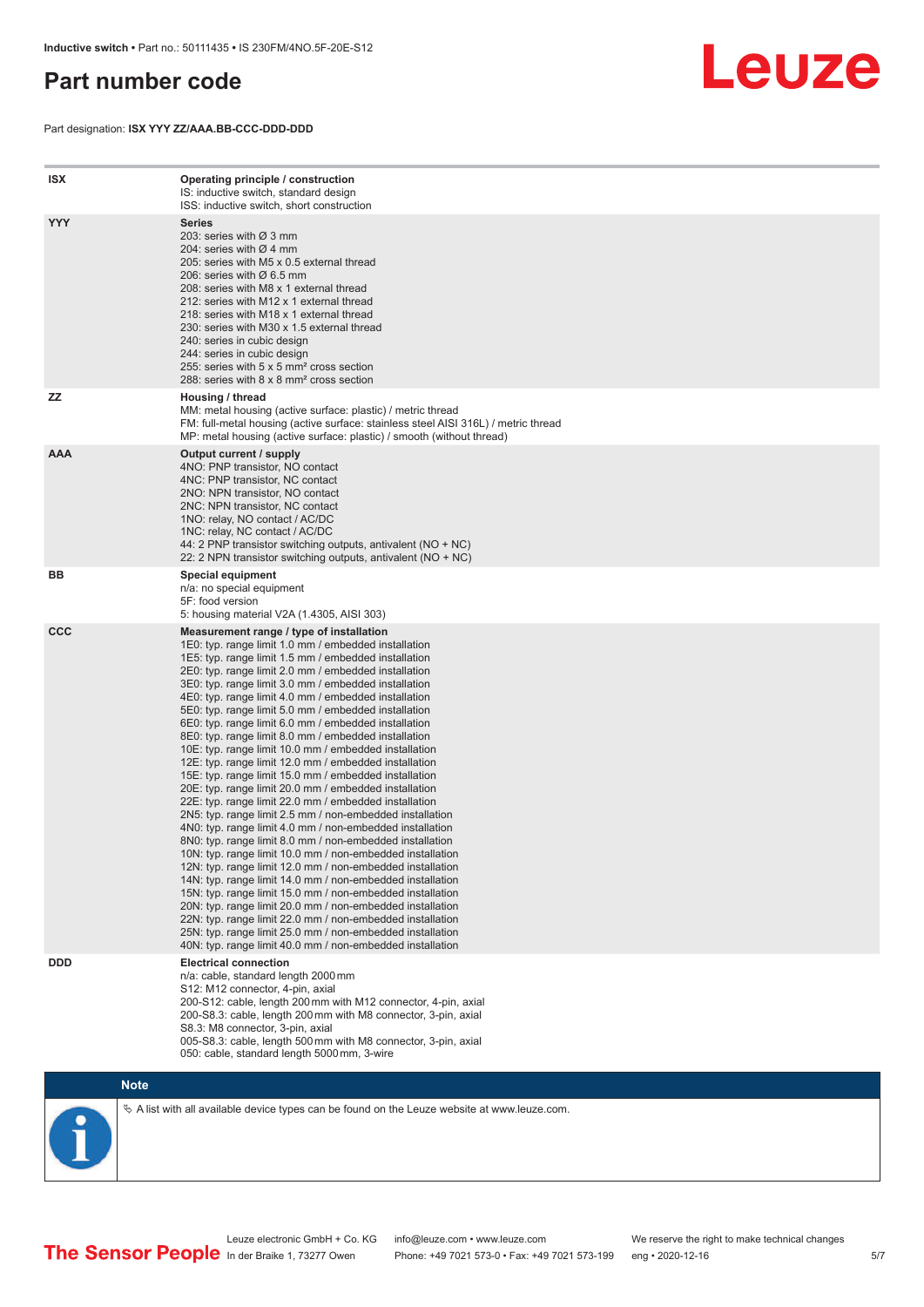#### <span id="page-5-0"></span>**Notes**

#### **Observe intended use!**

 $\%$  This product is not a safety sensor and is not intended as personnel protection.

 $\&$  The product may only be put into operation by competent persons.

 $\%$  Only use the product in accordance with its intended use.



#### **Accessories**

#### Connection technology - Connection cables

|  | Part no. | <b>Designation</b>     | <b>Article</b>   | <b>Description</b>                                                                                                                                           |
|--|----------|------------------------|------------------|--------------------------------------------------------------------------------------------------------------------------------------------------------------|
|  | 50130654 | KD U-M12-4A-P1-<br>020 | Connection cable | Connection 1: Connector, M12, Axial, Female, A-coded, 4 -pin<br>Connection 2: Open end<br>Shielded: No<br>Cable length: 2,000 mm<br>Sheathing material: PUR  |
|  | 50130657 | KD U-M12-4A-P1-<br>050 | Connection cable | Connection 1: Connector, M12, Axial, Female, A-coded, 4-pin<br>Connection 2: Open end<br>Shielded: No<br>Cable length: 5,000 mm<br>Sheathing material: PUR   |
|  | 50130648 | KD U-M12-4A-V1-<br>020 | Connection cable | Connection 1: Connector, M12, Axial, Female, A-coded, 4-pin<br>Connection 2: Open end<br>Shielded: No<br>Cable length: 2,000 mm<br>Sheathing material: PVC   |
|  | 50130688 | KD U-M12-4W-V1-<br>020 | Connection cable | Connection 1: Connector, M12, Angled, Female, A-coded, 4 -pin<br>Connection 2: Open end<br>Shielded: No<br>Cable length: 2,000 mm<br>Sheathing material: PVC |

**Leuze**